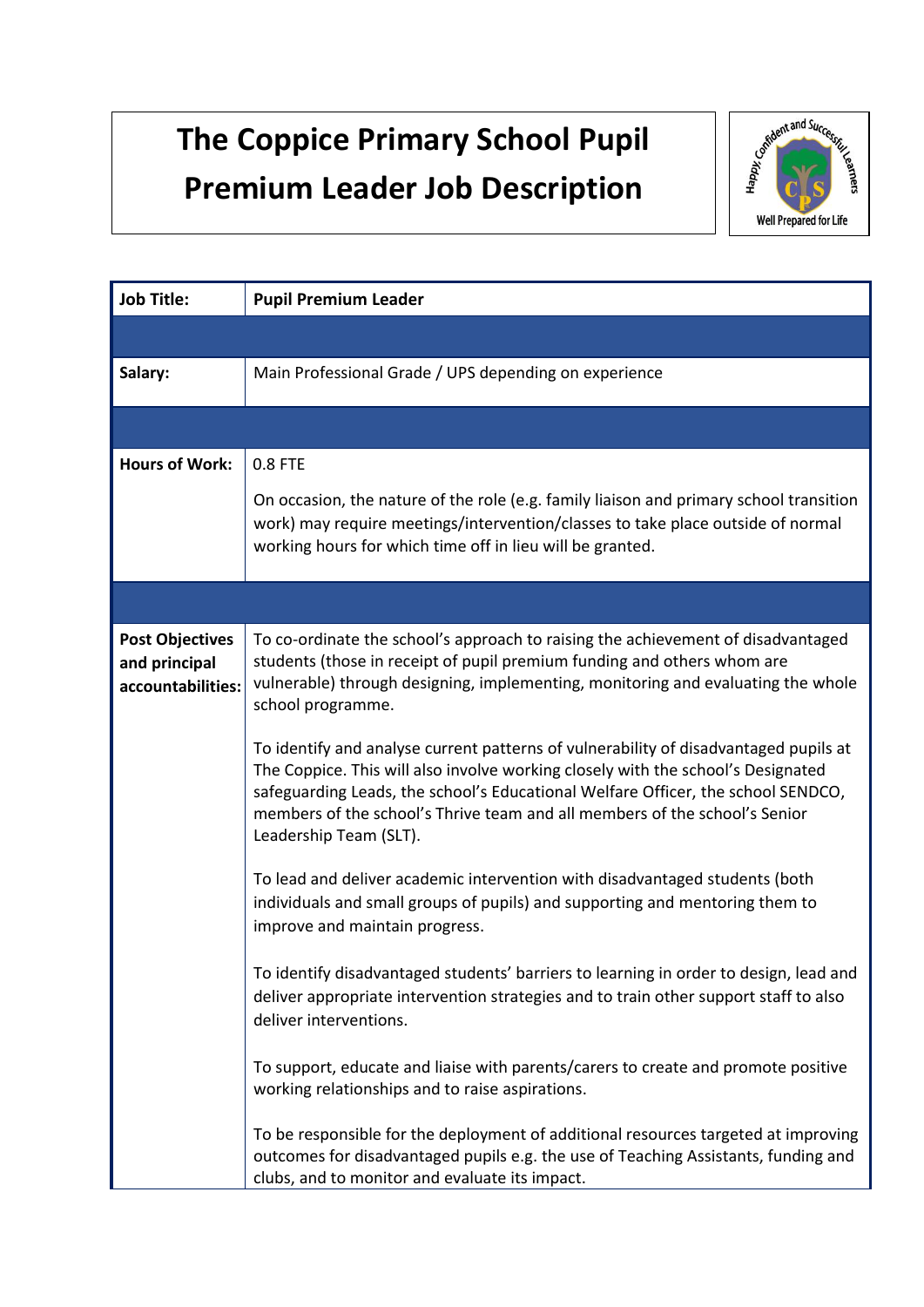|                                                      | To ensure that the Pupil Premium funding reaches the groups of pupils for whom it<br>is intended and that it makes a significant impact on their education.                                                                                                                                                                                                                                                                                                                                                                                                                                                                                                                                                                                                                                                                                                                                                                                                                                                                                                                                                                                                                                                                                                                                                                                                                                                                                                                                                                                                                                                                                                                                                                                                                                                                                                                                                                                                                                                                                                                                                                                                                           |
|------------------------------------------------------|---------------------------------------------------------------------------------------------------------------------------------------------------------------------------------------------------------------------------------------------------------------------------------------------------------------------------------------------------------------------------------------------------------------------------------------------------------------------------------------------------------------------------------------------------------------------------------------------------------------------------------------------------------------------------------------------------------------------------------------------------------------------------------------------------------------------------------------------------------------------------------------------------------------------------------------------------------------------------------------------------------------------------------------------------------------------------------------------------------------------------------------------------------------------------------------------------------------------------------------------------------------------------------------------------------------------------------------------------------------------------------------------------------------------------------------------------------------------------------------------------------------------------------------------------------------------------------------------------------------------------------------------------------------------------------------------------------------------------------------------------------------------------------------------------------------------------------------------------------------------------------------------------------------------------------------------------------------------------------------------------------------------------------------------------------------------------------------------------------------------------------------------------------------------------------------|
|                                                      |                                                                                                                                                                                                                                                                                                                                                                                                                                                                                                                                                                                                                                                                                                                                                                                                                                                                                                                                                                                                                                                                                                                                                                                                                                                                                                                                                                                                                                                                                                                                                                                                                                                                                                                                                                                                                                                                                                                                                                                                                                                                                                                                                                                       |
| <b>Responsible to:</b>                               | The Headteacher, other designated members of the SLT and the designated line<br>manager<br>The post-holder is also expected to interact on a professional level with colleagues<br>in order to promote a mutual understanding of identified Pupil Premium and<br>'closing the gap' priorities, with the aim of improving teaching and learning across<br>the school, leading to a raising of attainment for disadvantaged pupils.                                                                                                                                                                                                                                                                                                                                                                                                                                                                                                                                                                                                                                                                                                                                                                                                                                                                                                                                                                                                                                                                                                                                                                                                                                                                                                                                                                                                                                                                                                                                                                                                                                                                                                                                                     |
|                                                      |                                                                                                                                                                                                                                                                                                                                                                                                                                                                                                                                                                                                                                                                                                                                                                                                                                                                                                                                                                                                                                                                                                                                                                                                                                                                                                                                                                                                                                                                                                                                                                                                                                                                                                                                                                                                                                                                                                                                                                                                                                                                                                                                                                                       |
| Duties,<br><b>Responsibilities</b><br>and Key Tasks: | To research and design an effective whole school programme to support the<br>$\bullet$<br>progress of disadvantaged students through employing the most effective 'close<br>the gap' interventions and teaching approaches e.g. successful local and<br>national strategies and those of the EEF (Educational Endowment Foundation).<br>To assist the School Business Manager and members of the School Leadership<br>$\bullet$<br>Team with the control of a clearly identifiable budget for Pupil Premium/FSM<br>pupils and ensure the effective use of the budget to achieve the objectives of<br>the Pupil Premium Action Plan and those of the School Development Plan.<br>Deliver small group and 1:1 work with disadvantaged students in reading,<br>$\bullet$<br>writing and maths to help raise achievement and attainment in English/Maths.<br>To engage and support the parents/carers of disadvantaged children through<br>$\bullet$<br>the creation of positive relationships; for example, through the delivery of<br>parenting classes, providing feedback from parents' evenings to disengaged<br>parents and helping them to access support services.<br>To coordinate efforts to raise the aspirations of disadvantaged students and<br>$\bullet$<br>their families.<br>To provide highly visible support for the school's Behaviour Policy around the<br>$\bullet$<br>school.<br>To liaise with teachers and other relevant groups of staff in order to ensure that<br>$\bullet$<br>staff are aware of pupil premium students, their progress and their needs.<br>To evaluate the impact of intervention strategies; for example, through work<br>$\bullet$<br>scrutiny, pupil voice, data analysis, teacher feedback and parent/carer feedback<br>and respond effectively to this. To report these findings termly to SLT, the school<br>SENDCO and the school's Board of Trustees with proposals for further action.<br>To contribute to Pupil Progress Meetings and provide a summary of pupil<br>$\bullet$<br>progress for the annual Pupil Premium Report to be published on the school<br>website as requested by the conditions of the Pupil Premium grant. |